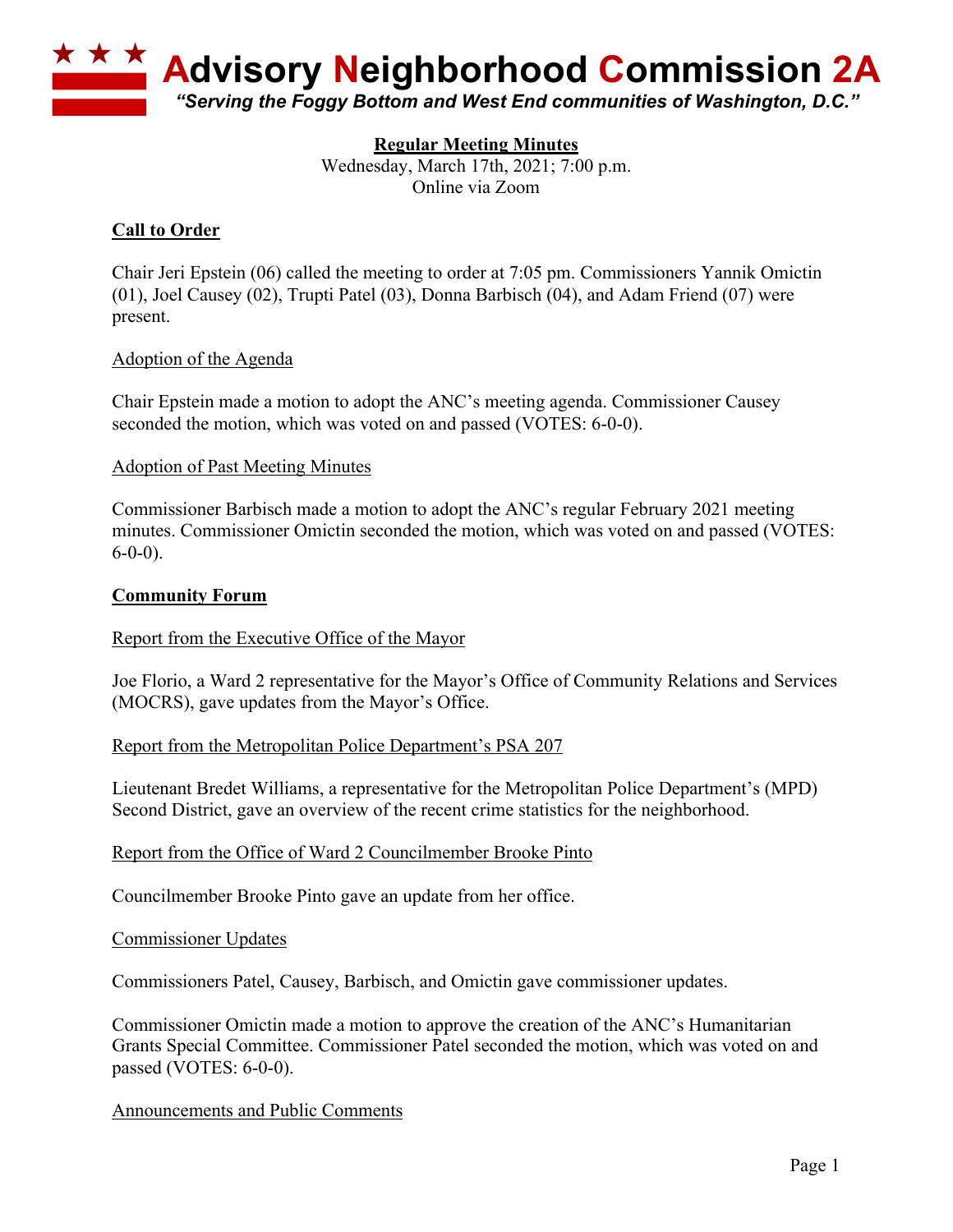A teacher at School Without Walls High School; a student at GW; and John George, the President of the Foggy Bottom Association (FBA), gave announcements and public comments.

## **General Agenda**

Update from GW Regarding the Proposed Demolition of the Building at 837 22nd Street NW

Kevin Days, GW's Director of Community Relations, gave an update regarding the proposed demolition of the building at 837 22nd Street NW.

## **Community Forum (Continued)**

Report from Ward 2 State Board of Education Member Allister Chang

Allister Chang, the Ward 2 member of the State Board of Education (SBOE), gave an update regarding the work of the board.

### **General Agenda (Continued)**

#### Discussion Regarding the Current Conditions of Francis Field and the Francis Dog Park

Commissioners and meeting attendees engaged in a discussion regarding the current conditions of Francis Field and the Francis dog park.

Commissioner Causey made a motion to have the matter be discussed by the ANC's Strategic Planning and Coordination Committee. Commissioner Friend seconded the motion, which was voted on and passed (VOTES: 6-0-0).

## **Matters Before the National Capital Planning Commission**

National Capital Planning Commission Application for the Federal Reserve Board's Proposal to Renovate and Expand the Eccles Building and the Federal Reserve Board-East Building at 2061 Constitution Avenue NW and 1951 Constitution Avenue NW

Commissioner Omictin made a motion to adopt a proposed resolution regarding the matter. Commissioner Causey seconded the motion, which was voted on and passed (VOTES: 6-0-0). The resolution reads as follows:

ANC 2A supports the National Capital Planning Commission application for the Federal Reserve Board's proposal to renovate and expand the Eccles Building and the Federal Reserve Board-East Building at 2061 Constitution Avenue NW and 1951 Constitution Avenue NW.

## **Matters Before the Board of Zoning Adjustment**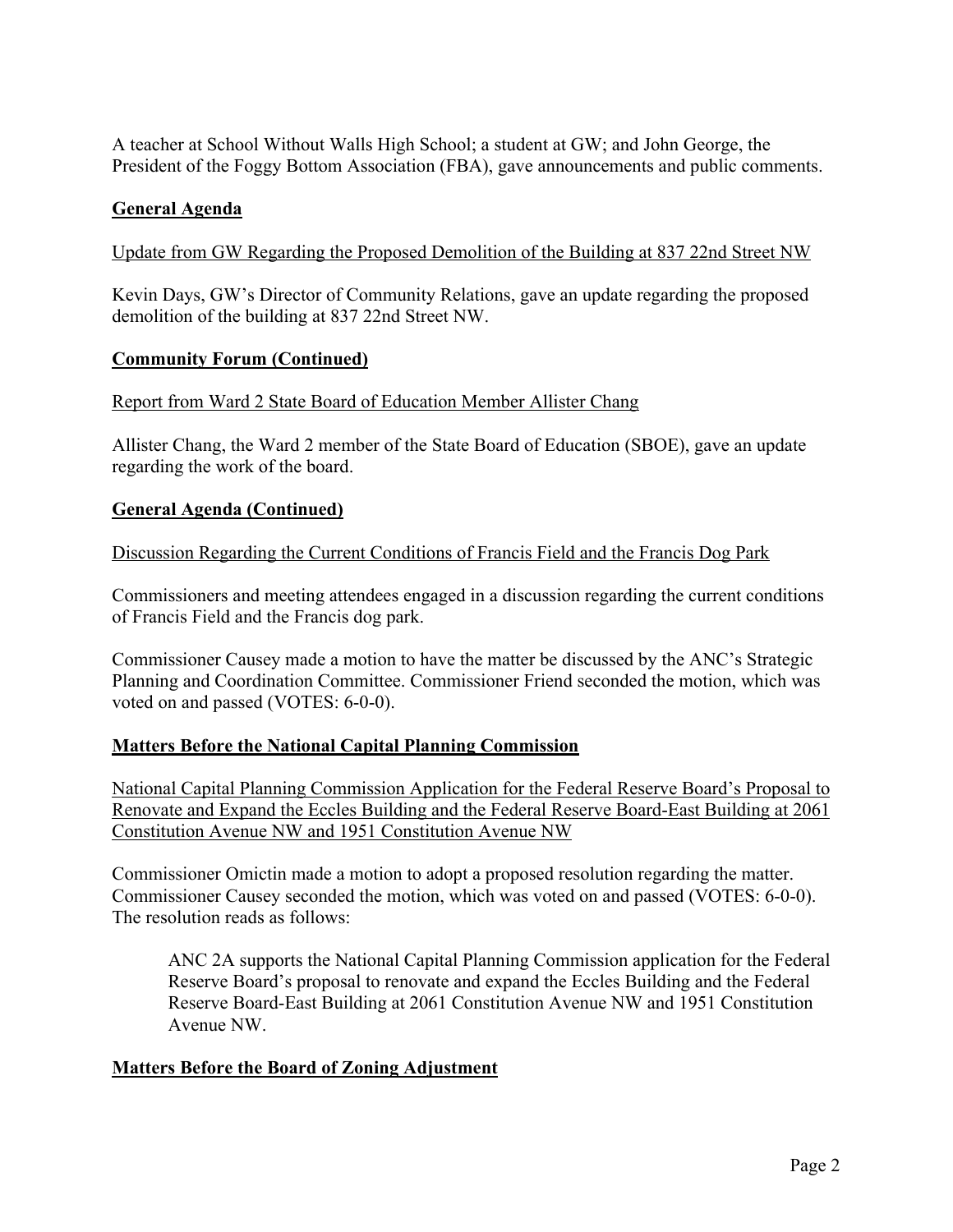Board of Zoning Adjustment Application by 1730 Pennsylvania Avenue, LP for a Special Exception from the Penthouse Wall Enclosure Requirements and for an Area Variance from the Penthouse Use Restrictions in Order to Convert Existing Mechanical Penthouse Space to Habitable Penthouse Space and to Construct a Permanent Penthouse Canopy to an Existing Office Building at 1730 Pennsylvania Avenue NW

Chair Epstein made a motion to adopt a proposed resolution regarding the matter. Commissioner Causey seconded the motion, which was voted on and passed (VOTES: 6-0-0). The resolution reads as follows:

ANC 2A supports the Board of Zoning Adjustment application for 1730 Pennsylvania Avenue NW.

# **Matters Before the Public Space Committee**

Public Space Application for Streetscape Improvements, Including Sidewalk Paving, Installation of Handrails, Installation of an ADA Ramp, and Installation of Bollards, at the Intersection of M Street and 25th Street NW

Commissioner Causey made a motion to adopt a proposed resolution regarding the matter. Chair Epstein seconded the motion, which was voted on and passed (VOTES: 6-0-0). The resolution reads as follows:

ANC 2A supports the public space application for streetscape improvements at the intersection of M Street and 25th Street NW.

Public Space Application by the Golden Triangle BID for the Installation of a Temporary Sculpture at the Intersection of Pennsylvania Avenue and 21st Street NW

Chair Epstein made a motion to adopt a proposed resolution regarding the matter. Commissioner Friend seconded the motion, which was voted on and passed (VOTES: 6-0-0). The resolution reads as follows:

ANC 2A supports the Golden Triangle BID's public space application for the installation of a temporary sculpture at the intersection of Pennsylvania Avenue and 21st Street NW.

## **Matters Before the Department of Consumer and Regulatory Affairs**

Consideration of a Resolution Regarding a Request for an After-Hours Permit as Part of the 2025 M Street NW Construction Project

Chair Epstein gave an update regarding this matter.

*The Commission did not take any action regarding this matter.*

## **Matters Before the Washington Metropolitan Area Transit Authority**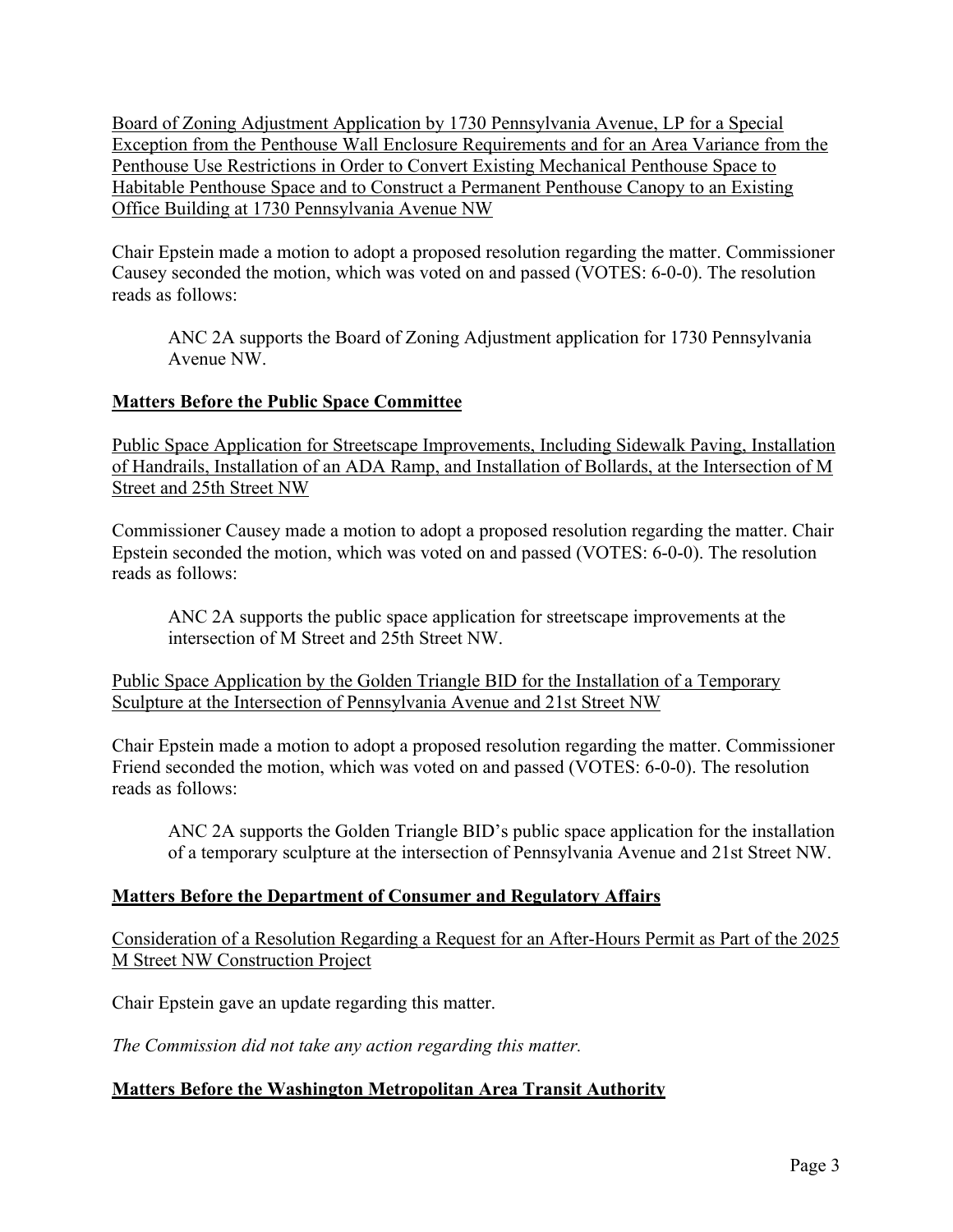### Consideration of a Resolution Regarding Proposed Cuts to Metrobus and Metrorail Service

Commissioner Omictin made a motion to adopt a proposed resolution regarding the matter. Commissioner Patel seconded the motion, which was voted on and passed (VOTES: 6-0-0). The resolution reads as follows:

WHEREAS, the Washington Metropolitan Area Transit Authority (WMATA) has proposed an FY 2022 budget with significant system-wide cuts and is soliciting feedback from the general public and local governments,

WHEREAS, ANC 2A passed a resolution, "RE: The Washington Metropolitan Area Transit Authority's Draft FY 2021 Budget and Associated Bus Service Change Proposals" on February 19, 2020, which expressed, among other points:

- The ANC's conditional support for the conversion of 30N and 30S buses to 31/33 and 32/36 service,
- The ANC's advocacy for the use of the D6 bus route to replace some of the capabilities of the now-eliminated D5 route, and

WHEREAS, in light of around \$1.4 billion in federal funding for DC-area transit authorities, WMATA has stated that many of the drastic cuts it had proposed may be avoided.

### THEREFORE, BE IT RESOLVED that:

- ANC 2A supports the proposed changes to the 30N/30S bus line only if the following conditions are met to create viable solutions to transport passengers rapidly across downtown and keep crosstown passengers safe in evening hours:
	- Long headways and the elimination of one-seat rides along this route are an unsafe combination for workers, especially women and LGBTQ+ riders, forced to wait outside while traveling late into the evening. Maintaining full 30N and 30S service during late night hours, improving headways on the 31/33 and 32/36 bus lines, preserving service beyond midnight after January 2022, and creating managed timed transfers between 31/33 and 32/36 service should be explored as solutions for this corridor.
- ANC 2A opposes the elimination of the D6 bus line starting in January 2022. Hospital workers and patients, especially south of Dupont Circle and east of the White House, depend on continuous service along the D6 route to reach Sibley Memorial Hospital and MedStar Georgetown University Hospital. Without direct service to these hospitals, passengers would either face multiple inconvenient transfers across lines with long headways or opt for automobile travel if they can. Passengers to MedStar Georgetown University Hospital would need to walk half a mile from the 36th Street and Reservoir Road NW bus stop to reach their destination. With the previous elimination of the D5 bus line, ending D6 service, which served as an alternative to the D5, would also leave commuters traveling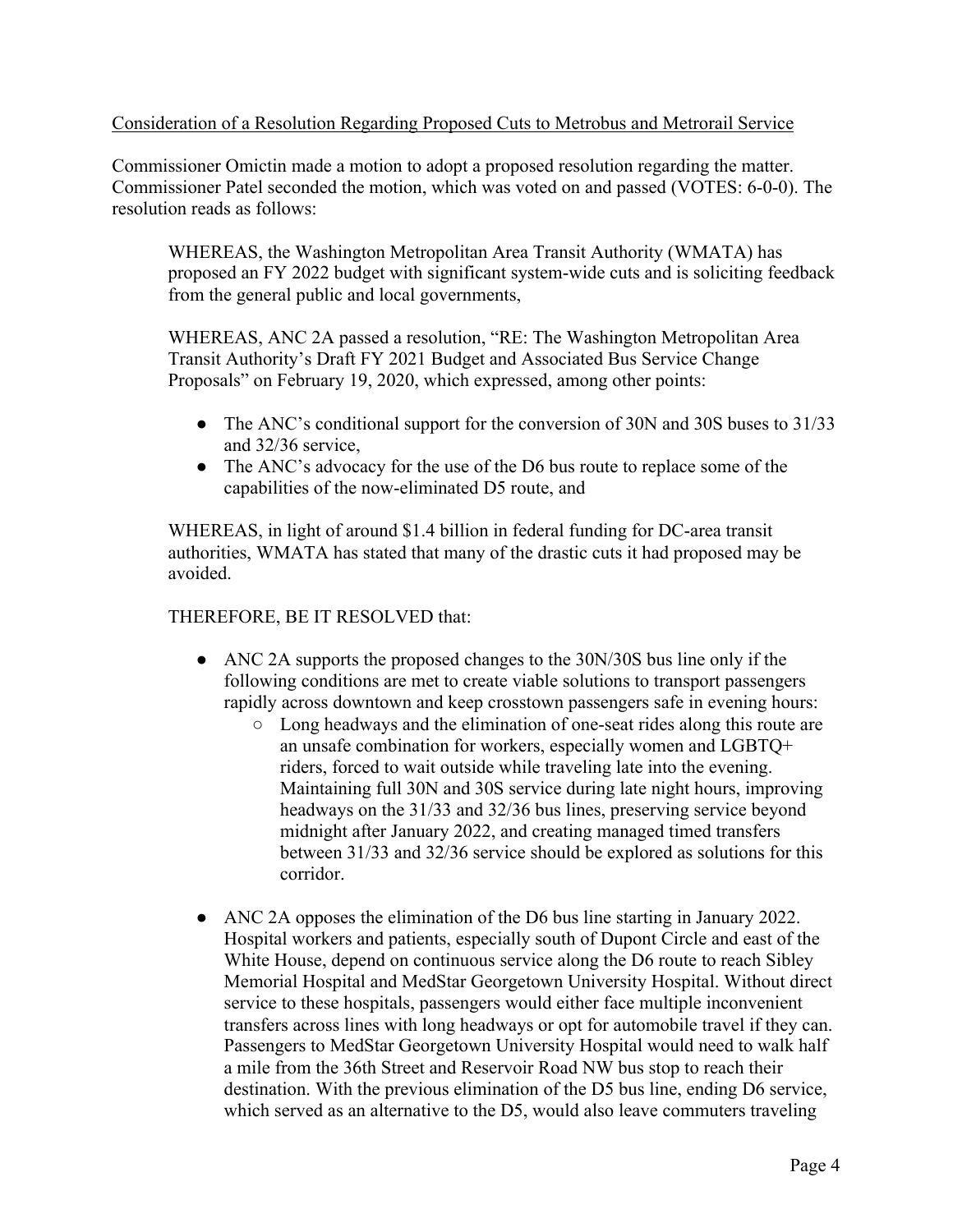into the downtown employment core from the Palisades or Foxhall with very few options other than automobiles.

- ANC 2A strongly urges WMATA to quickly publish equity analyses of individual bus routes, showing the extent to which major service changes impact marginalized communities, as required under WMATA's Federal Transit Administration (FTA) Title VI obligations. Normally, WMATA publishes a general equity analysis of all route changes in a given year and an analysis of select routes. Many route change proposals this year undoubtedly have disproportionate impacts on Black and other vulnerable communities, as expressed in this resolution and in others from ANCs across the city, and the ANC believes it is in the best interest of all DC residents to have access to all of the equity analyses.
- ANC 2A strongly urges WMATA's Board of Directors to re-open the public comment period when the board has calculated new service changes, taking into account increased federal funding from the American Rescue Plan Act.

## **Matters Before the DC Council**

Consideration of a Resolution Regarding DC Council Bill B24-0070 – the "Senior Citizen Real Property Tax Relief Amendment Act of 2021"

Chair Epstein made a motion to adopt a proposed resolution regarding the matter. Commissioner Patel seconded the motion, which was voted on and passed (VOTES: 6-0-0). The resolution reads as follows:

WHEREAS, as a result of the economic fallout from the coronavirus pandemic, the homelessness rate in DC is expected to spike,

WHEREAS, the majority of ANC 2A's senior population is on fixed incomes such as social security and/or pensions that have not kept up with the rate of inflation or could not have taken into account something such as a pandemic,

WHEREAS, the seniors of DC have faced unprecedented hardships, including:

- a. severe limitations in transportation options,
- b. increased prices for food and basic goods, and
- c. having to choose between multiple necessities due to not being able to afford it all,

WHEREAS, these challenges exacerbate the anxiety of becoming unhoused among seniors who are unable to meet their property tax payments, and

WHEREAS, the Senior Citizen Real Property Tax Relief Amendment of 2021 would provide specific and targeted relief that would allow seniors to continue to live and engage in the communities they call home.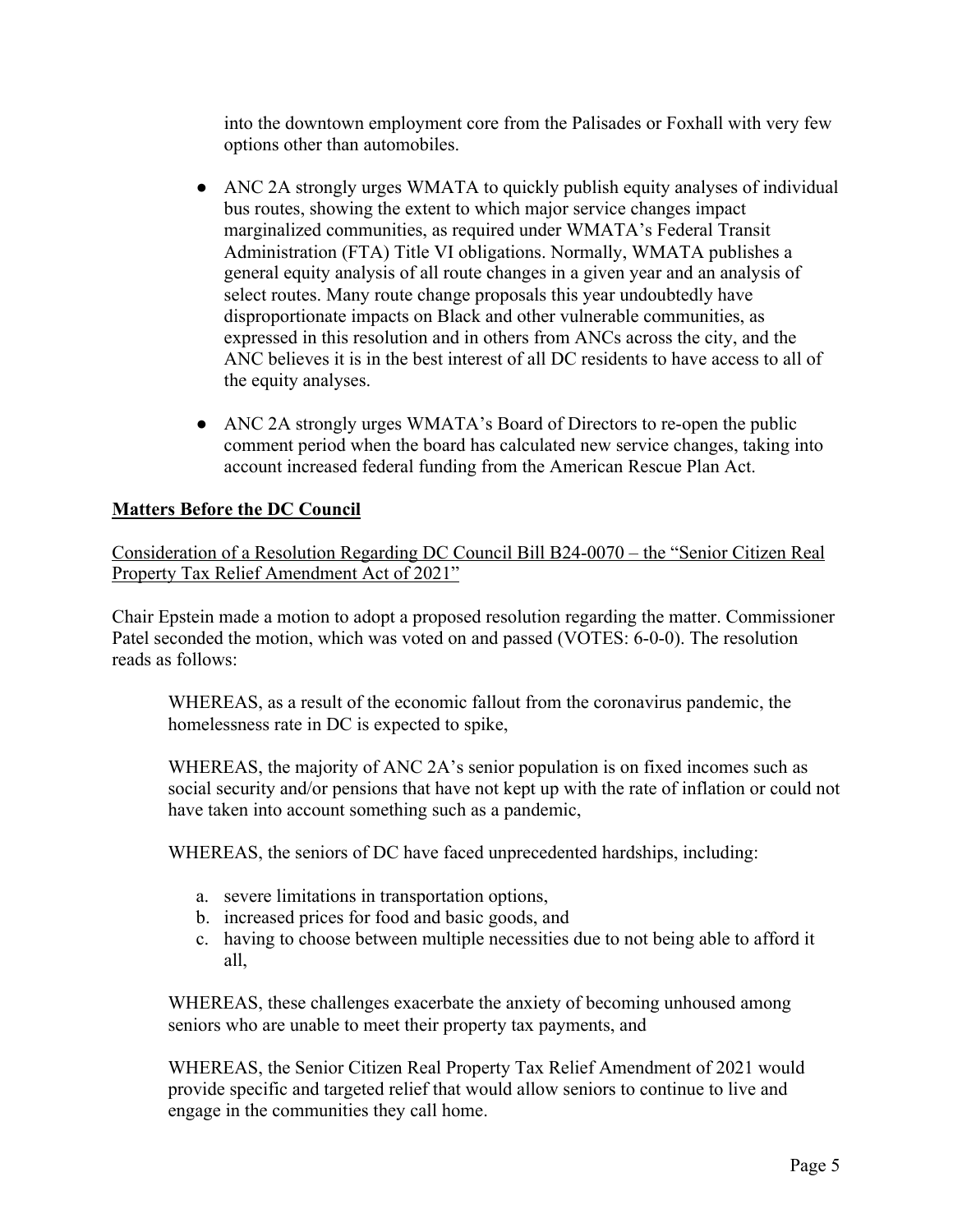THEREFORE, BE IT RESOLVED that ANC 2A supports the passage and funding of the Senior Citizen Real Property Tax Relief Amendment of 2021 in order to address the urgent plight of keeping seniors safely housed.

### **Matters Before the Department of Human Services**

### Consideration of a Resolution Regarding Increasing the Stock of PEP-V Hotel Units

Commissioner Omictin made a motion to adopt a proposed resolution regarding the matter. Commissioner Patel seconded the motion, which was voted on and passed (VOTES: 6-0-0). The resolution reads as follows:

WHEREAS, unhoused people are disproportionately affected by COVID-19, compared to the overall population, with over 500 having tested positive out of around 9,000 total unhoused people,

WHEREAS, hundreds of unhoused residents reside in tent encampments across DC,

WHEREAS, living chronically in tent encampments results in a condition called "weathering" through which unhoused residents' biological age increases by between 10 and 20 years,

WHEREAS, the federal government resolved on January 21, 2021 to fund 100% of costs associated with the "safe opening and operation of...non-congregate shelters" until September 30, 2021, leaving the DC government to pay for some staffing costs for additional case management services,

WHEREAS, the availability of permanent supportive housing vouchers for this fiscal year is dwindling, leaving unhoused residents with few options other than remaining on the street until a new budget is passed,

WHEREAS, most of the available Pandemic Emergency Program for Medically Vulnerable Individuals (PEP-V) slots are full at this time, and the number of people on the waiting list is around the same as the number of slots in all PEP-V facilities, and

WHEREAS, DC hotels have been struggling to find revenue streams and fill rooms.

THEREFORE, BE IT RESOLVED that ANC 2A calls on the Department of Human Services to avidly explore the opening of additional PEP-V facilities as soon as possible.

BE IT FURTHER RESOLVED that ANC 2A calls on the Department of Human Services to lower the age of eligibility for entry into PEP-V housing to at least 45 years of age, if not eliminating the age requirement entirely, bearing in mind the heightened biological age of unhoused people writ-large.

#### **Matters Before the Alcoholic Beverage Regulation Administration**